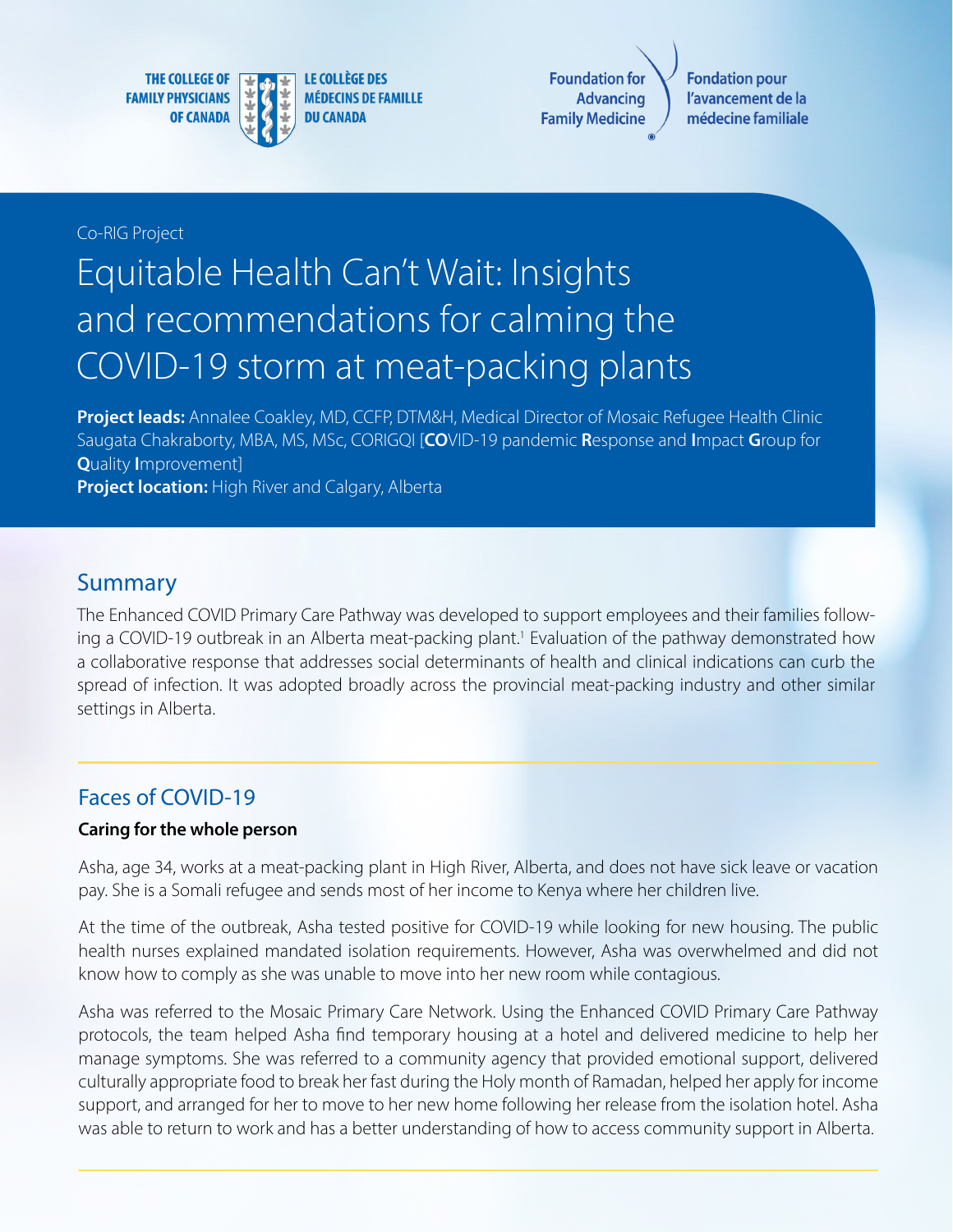## Project detail

With Co-RIG funding Dr. Annalee Coakley and her team from the Calgary Rural and Mosaic Primary Care Network—together with Alberta Health Services, University of Calgary, Habitus Collective, Action Dignity, and the Alberta International Medical Graduate Association—evaluated the impact of the Enhanced COVID Primary Care Pathway. Developed in response to an outbreak in a meat-packing plant in Alberta, the pathway helps identify and respond to the social determinants of health that contributed to the outbreak.

Many workers in meat-packing plants are recent immigrants or temporary foreign workers, have limited English language skills, and have low socio-ethno-economic status. Many do not understand or are unable to adhere to public health directives to self-isolate due to crowded housing or income insecurity. Many do not have a primary care provider.

Recognizing that these conditions directly fueled the severity of the meat-packing plant outbreak, and to safeguard the vulnerable populations who work in similar settings, primary care leadership adapted an existing care pathway that standardized clinical assessments for patients testing positive for COVID-19.

Developed in collaboration with Dr. Rick Ward and the Calgary Zone Primary Care Network (PCN), the Enhanced COVID Primary Care Pathway enabled primary care teams to identify vulnerable individuals, explain public health measures, and then connect those individuals to medical supports and community resources that will support recovery and reduce the risk of transmission.

# Impact

- **• Enhancing family medicine:** Dr. Coakley's team evaluated the positive impact on patients when partners from social, primary care, and public health sectors intentionally collaborate. This resulted in highrisk patients receiving safe, timely, effective, equitable and person-centred care. At the same time, it guided community resources to help address inequities linked to low socio-ethno-economic status.
- **• Person-centred approach:** When the outbreak occurred at the meat-packing plant in High River the public health response did not contain the spread of COVID-19. The Enhanced COVID Primary

Care Pathway implemented by primary care providers not only helped curb the spread of the virus, it helped workers get access to the financial, housing, and social supports that are critical to addressing social inequities.

**• Quality improvement:** The team's evaluation showed marked improvement both to the patient experiences and outcomes, as well as improved well-being of the health care team. The pathway is being adopted broadly across the provincial meat-packing industry and other similar settings.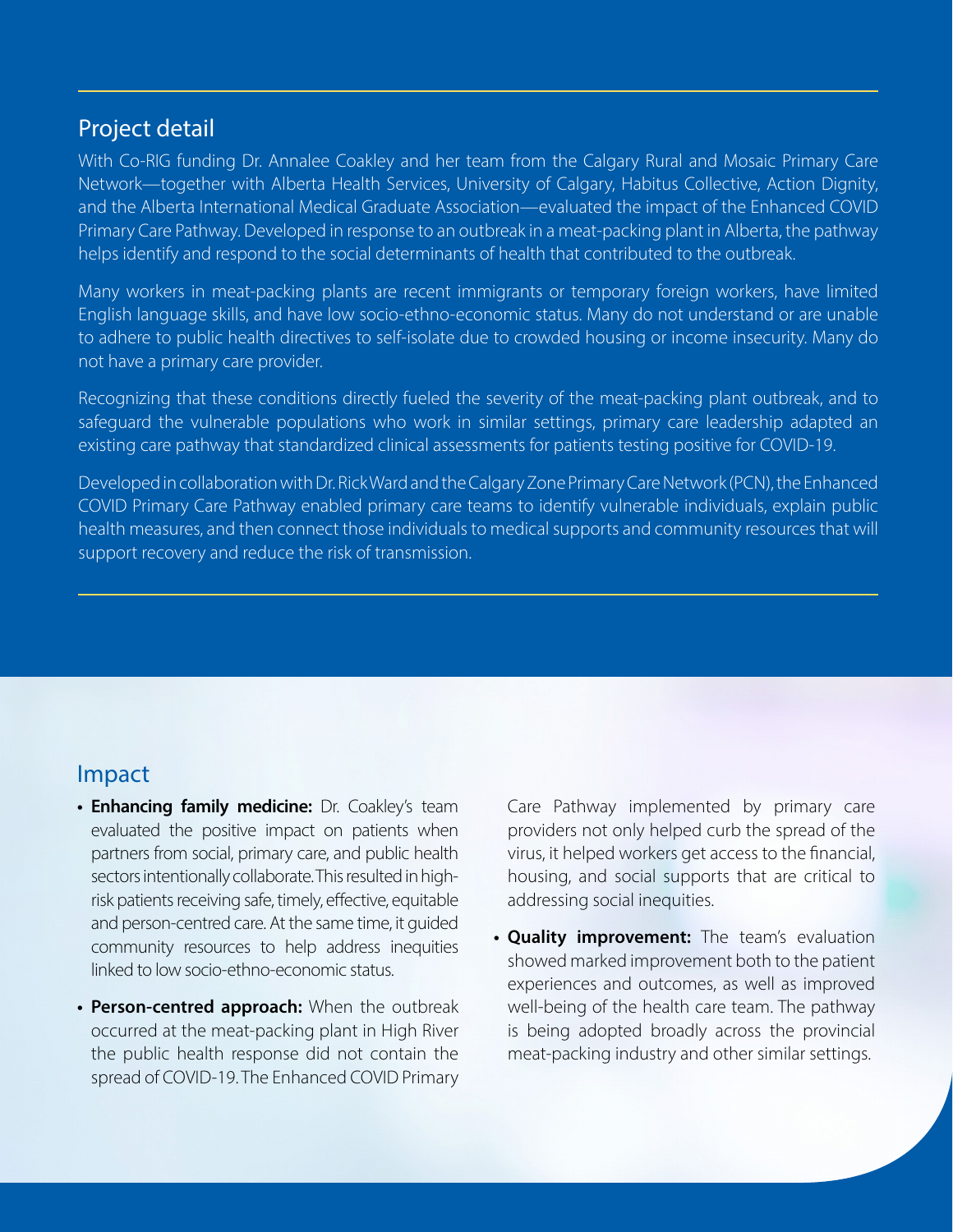# Results to date

- Patients (2,300—936 workers plus family members and close contacts) were provided medical and/ or psychosocial care from either South Calgary PCN, Mosaic PCN, or Calgary Rural PCN.
- To evaluate the Pathway, interviews took place with 40 meat-packing plant employees, 16 clinical providers, and 10 social support providers. Results identified high impact opportunities for improvement:
	- » Design culturally safe access to mental health resources in collaboration with community support agencies to empower individuals with low socio-ethno-economic status to take care of their health outcomes.
- Methodology
- Design data collection tools to evaluate the impact of the intervention.
- Collect quantitative and qualitative data via chart reviews, community agency data, and interviews with patients, staff, and community partners.
- Complete the data analysis and identify areas for quality improvement and/or expansion.
- » Improve rural clinical provider knowledge of social support to better address social inequities and improve clinical care.
- » Streamline data flow between public health, the community and primary care networks through a unified information database with cross-sectoral access that can lead to scalable, standardized primary care service models.
- As a result of early success at the meat-packing plant in High River, this rapid intervention was similarly incorporated in two other meat-packing plants in the Calgary Zone and rolled out across Alberta in November 2020.2
- Develop mitigation strategies to strengthen the model for further waves of COVID-19.
- Use the evaluation to inform the development of a scalable approach to implementing the Enhanced COVID-19 Primary Care Pathway elsewhere in Alberta and Canada.

,,

"People will not self-isolate if they do not have money to buy food or pay bills. This innovative approach to collaborative care supported Cargill workers with necessary resources to protect<br>approach to collaborative care supported Cargill workers with necessary resources to protect their families and mitigate community impacts of the outbreak."

– Dr. Annalee Coakley, Physician Lead, Mosaic Refugee Health Clinic

<sup>1</sup> CORIGQI. CORIGQI History website. 2021. https://www.corigqi.org/history. Accessed October 12, 2021. <sup>2</sup> CORIGQI. Publications & Media website. 2021. https://www.corigqi.org/publications-media. Accessed October 12, 2021.